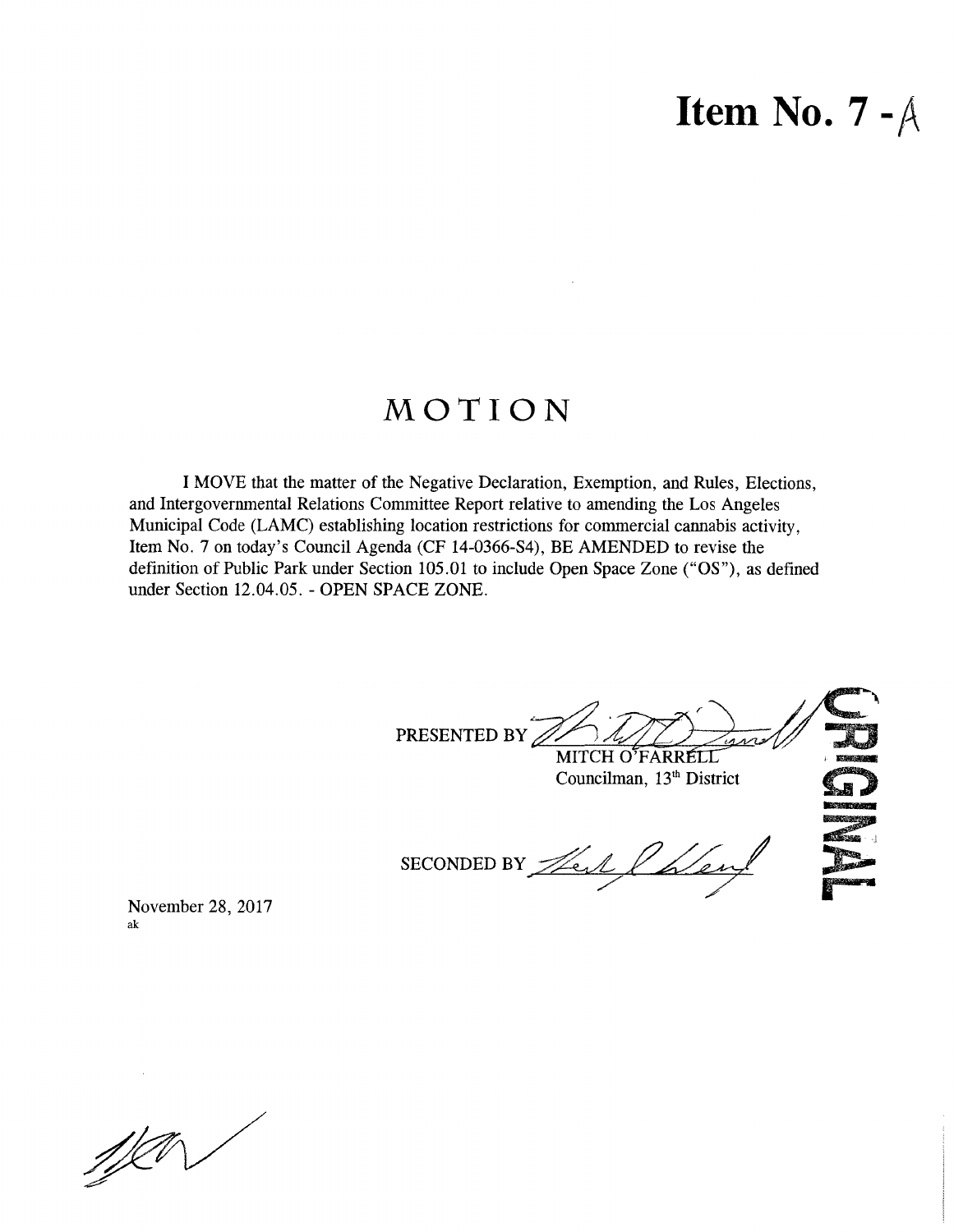# **MOTION** *n*

I MOVE that the matter of the Rules, Elections, and Intergovernmental Relations (REIR) Committee Report relative to commercial cannabis activity, Item No. 7 on today's Council Agenda (CF 14-0366-S4), **BE AMENDED** to replace recommendation 1(e) to read:

"Modify Sections 105.02 (A)(1)(B) and  $105.02(A)(2)(B)$  relative to sensitive uses to change the buffer to a 1,000 foot radius. Furthermore, add language to these sections that will prohibit businesses with on-site sales to the public from abutting a day care center for children as defined by the State of California."

PRESENTED BY: DAVID E. RYU Councilmember 4th District MY SECONDED BY: *s'"*

**NOV 2 8** *2017*